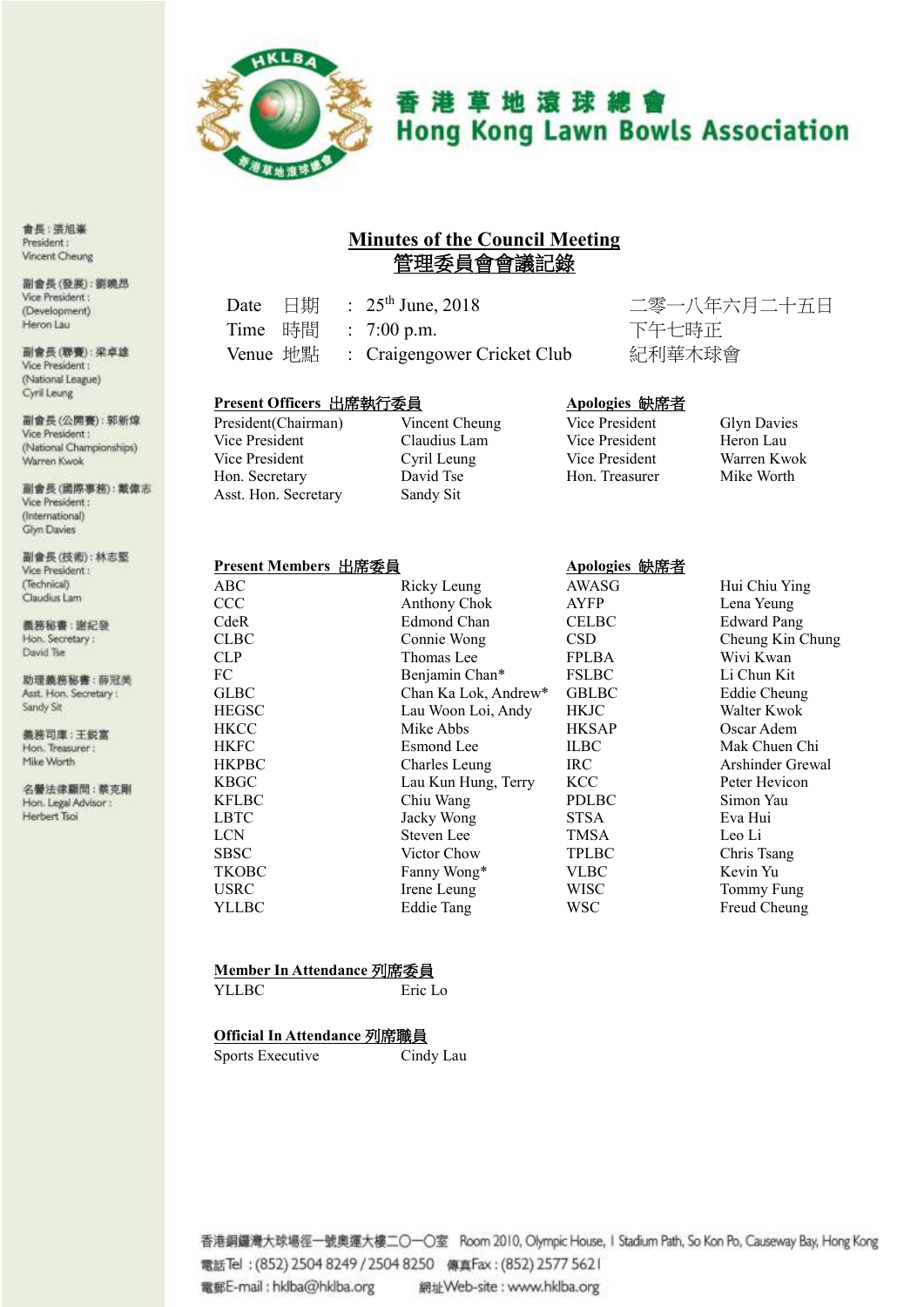#### **1. ACCEPTANCE OF PREVIOUS MINUTES**

The minutes of the council meeting held on 23 April 2018, having been circulated to all members of the Council of Management, were taken as read, confirmed, and approved.

#### **2. MATTERS ARISING**

The Chairman welcomed the new conveners Mr. Tony Chok of CCC.

## **3. CORRESPONDENCE**

Nil

## **4. TREASURER'S REPORT**

Summary of outstanding receivables as at 25 June 2018 was tabled. The Chairman reminded all members to settle the outstanding amounts as soon as possible.

#### **5. NATIONAL LEAGUE**

- 5.1 WISC-A was deducted two points due to a bowler playing two games on the same fixture date. IRC-D was deducted two points due to a registered bowler playing down.
- 5.2 LCSD revealed that demands form the community to use public greens on Saturday was getting higher and higher. Whilst we had already agreed that only nine rinks would be used on each Saturday in Victoria Park and Ap Lei Chau, HKLBA was requested to further discuss on the subject in respect of TKO and SLY. VP (National League) undertook to meet with LCSD officials to deliberate further on block booking procedure.

## **6. NATIONAL COMPETITIONS**

- 6.1 Quarter Finals and Semi Finals of Men National Fours Championships 2018 were postponed to 24 June due to a player of which, Mr. Imen Tang, would represent Hong Kong China to participate in Australian Open between 6 and 20 June, 2018 in Gold Coast, Australia.
- 6.2 Quarter Finals of Women Indoor Singles 2018 would be postponed to 3 July due to two players of which, Ms. Ada Lai and Phyllis Wong, would represent Hong Kong China to participate in Australian Open between 6 and 20 June, 2018 in Gold Coast, Australia.
- 6.3 The National Competition Panel received a request for home side to reschedule the Semi Finals of the Mixed Fours Competition 2018 (Ref. SF2) due to the two players not being in town. The request was rejected as the reason was unjustified.
- 6.4 2018 National Championships Finals Day Summer was scheduled for 1 July, 2018 at FC.
- 6.5 Entry form of Hong Kong International Bowls Classic 2018 Classic Singles Qualifying 2018 was issued on 15 June, 2018.

#### **7. DEVELOPMENT**

7.1 Under the Youth Sports Exchange Scheme, LCSD had granted funding to HKLBA for 9 boys and 9 girls from Youth Development Team to participate in an overseas training camp on 10- 19 August, 2018 in Glasgow, Scotland. (Post meeting confirmation: only 5 boys and 5 girls from the YDT.)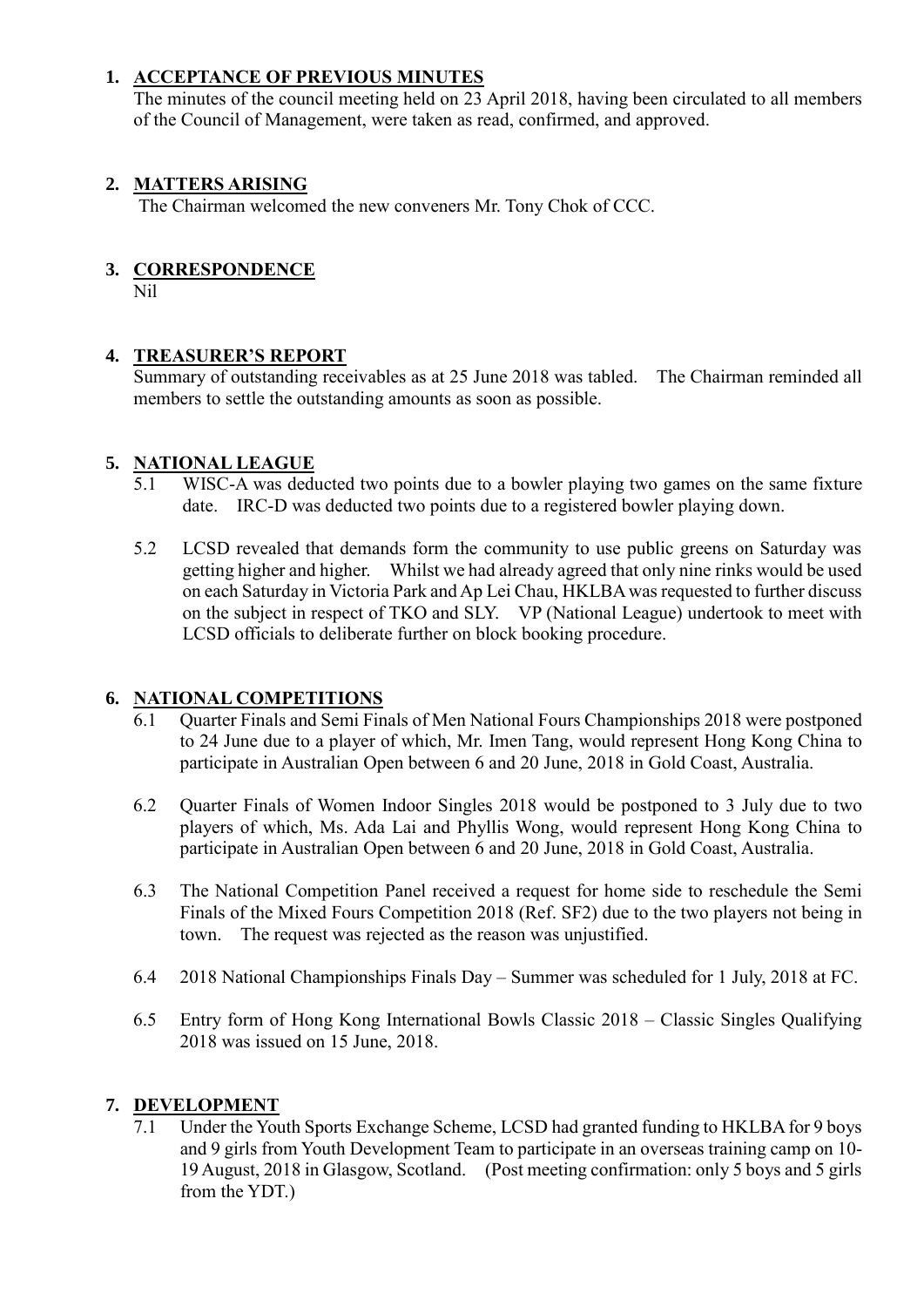- 7.2 Under-25 Age Group Lawn Bowls Championships 2018 would be held at Island East Sports Centre and Yuen Chau Kok Sports Centre on 15 and 22 July, 2018 respectively. A total of 82 players participated in this event and the fixture was issued last week.
- 7.3 The Development Panel proposed to extend the age limit of players in YDT from 25 to 29. As it would involve a change of the By-laws, conveners were requested to provide their feedback, if any, to the Panel as their earliest convenience. The Panel further advised that those players who had already been playing in a sports club could still be considered as a member of the YDT if they so wished and were under 29. The proposal would be confirmed if no further advice was received.

## **8. TECHNICAL**

- 8.1 A lawn bowls induction course for new LCSD staff was conducted two weeks ago. The objectives of which were to introduce basic knowledge of the sports to them, organization and logistics of national and league competitions, booking system of public venues, etc.
- 8.2 Further to the last Kai Tak Sports Park (KTSP) meeting, we became aware that the length of the greens would only be 31 meters in the draft design. HKLBA would suggest to amend the length to 35 meters, and it was supported by LCSD. The latter would further discuss with Architectural Services Department to revise their design accordingly.

## **9. INTERNATIONAL COMPETITIONS**

9.1 The 2018 Australian Open was successfully held in Gold Coast, Australia from 9 June to 22 June, 2018. Hong Kong, China Squad was awarded 1st Runners-up in Women Pairs. The results were as follows:

| <b>EVENTS</b>        | <b>RESULTS</b>   | <b>PLAYERS</b> |  |
|----------------------|------------------|----------------|--|
| <b>MEN SINGLES</b>   | $KO$ (Round 128) | Adrian Yau     |  |
| <b>MEN SINGLES</b>   | $KO$ (Round 128) | James Po       |  |
| <b>MEN SINGLES</b>   | $KO$ (Round 256) | Lyndon Sham    |  |
| <b>WOMEN SINGLES</b> | KO (Round 64)    | Cheryl Chan    |  |
| <b>WOMEN SINGLES</b> | $KO$ (Round 128) | Esther Yu      |  |
| <b>MEN PAIRS</b>     | $KO$ (Round 64)  | Adrian Yau     |  |
|                      |                  | Lyndon Sham    |  |
| <b>MEN PAIRS</b>     | $KO$ (Round 128) | James Po       |  |
|                      |                  | Imen Tang      |  |
| <b>WOMEN PAIRS</b>   |                  | Cheryl Chan    |  |
|                      | $1st$ Runners-up | Esther Yu      |  |

# **10. DISCIPLINARY PANEL**

None.

## **11. HONG KONG INTERNATIONAL BOWLS CLASSIC & CLASSIC CARNIVAL 2018**

11.1 For the Classic, it was in the process of receiving replies from overseas players. For the Carnival, a total of 17 teams had been received so far. The Classic meeting would be held